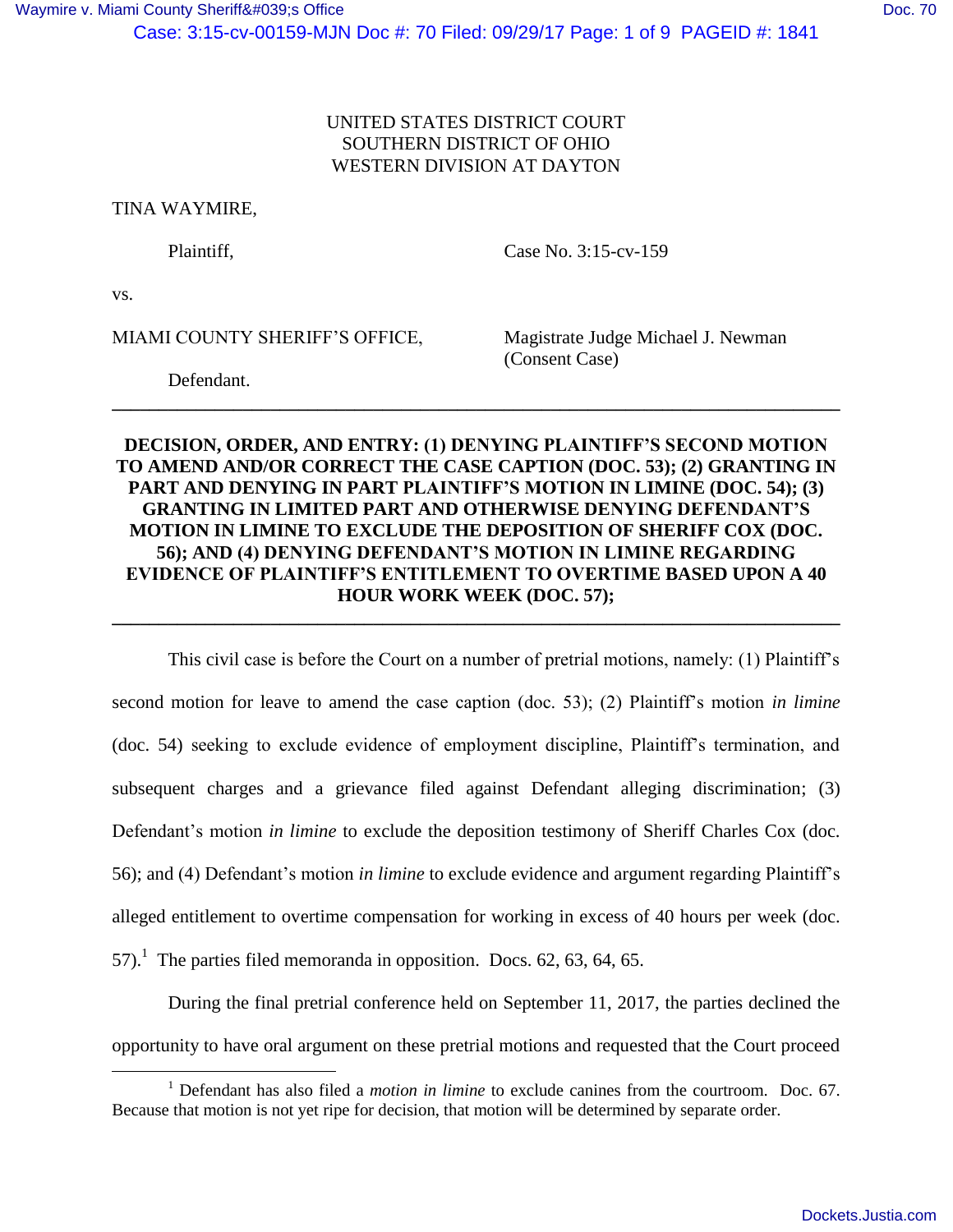on the parties' written submissions. The Court has carefully considered all of the foregoing, and the parties' pretrial motions are ripe for decision.

#### **A. Background**

The undersigned, in the decision on summary judgment, previously set forth the nature of the dispute presented in this case. *Waymire v. Miami Cty. Sheriff's Office*, No. 3:15-CV-159, 2017 WL 1163875, at \*1 (S.D. Ohio Mar. 29, 2017). Plaintiff served as a member of the Miami County Sheriff's Office K-9 Unit from 1995 until 2014. *Id*. She was charged with caring for, maintaining, and housing K-9 Officer Nero ("Nero") seven days a week starting in 2004. *Id*. Defendant required Plaintiff to ensure that Nero was nourished, in good health and ready and available for service at a moment's notice. *Id*.

Plaintiff initiated this case on May 1, 2015 alleging that Defendant failed to pay her overtime for off-duty care of Nero in violation of the Fair Labor Standards Act ("FLSA"). Doc. 1. Plaintiff claims unpaid overtime from May 1, 2012 through her last day as a K-9 Deputy on April 20, 2014, with the exception of when she was on injury leave with full compensation from September 11, 2013 through January 6, 2014. *Id*.

## **B. Plaintiff's Motion for Leave to Correct the Case Caption**

Plaintiff seeks leave to correct the case caption to substitute the Board of County Commissioners of Miami County, Ohio ("County Commissioners") as the party Defendant instead of the current named Defendant, the Miami County Sheriff's Office. Doc. 53. Notably, Plaintiff previously sought leave to amend the case caption to name Miami County, Ohio as the Defendant (doc. 21) instead of the Sheriff's Office, which the Court denied (doc. 28). In denying Plaintiff's previous motion, the undersigned noted that, not only is "a sheriff's department . . . not a legal entity capable of being sued" for FLSA claims, but Ohio counties are also not *sui juris* for purposes of claims under the FLSA. *Waymire v. Miami Cty. Sheriff's Office*, No. 3:15-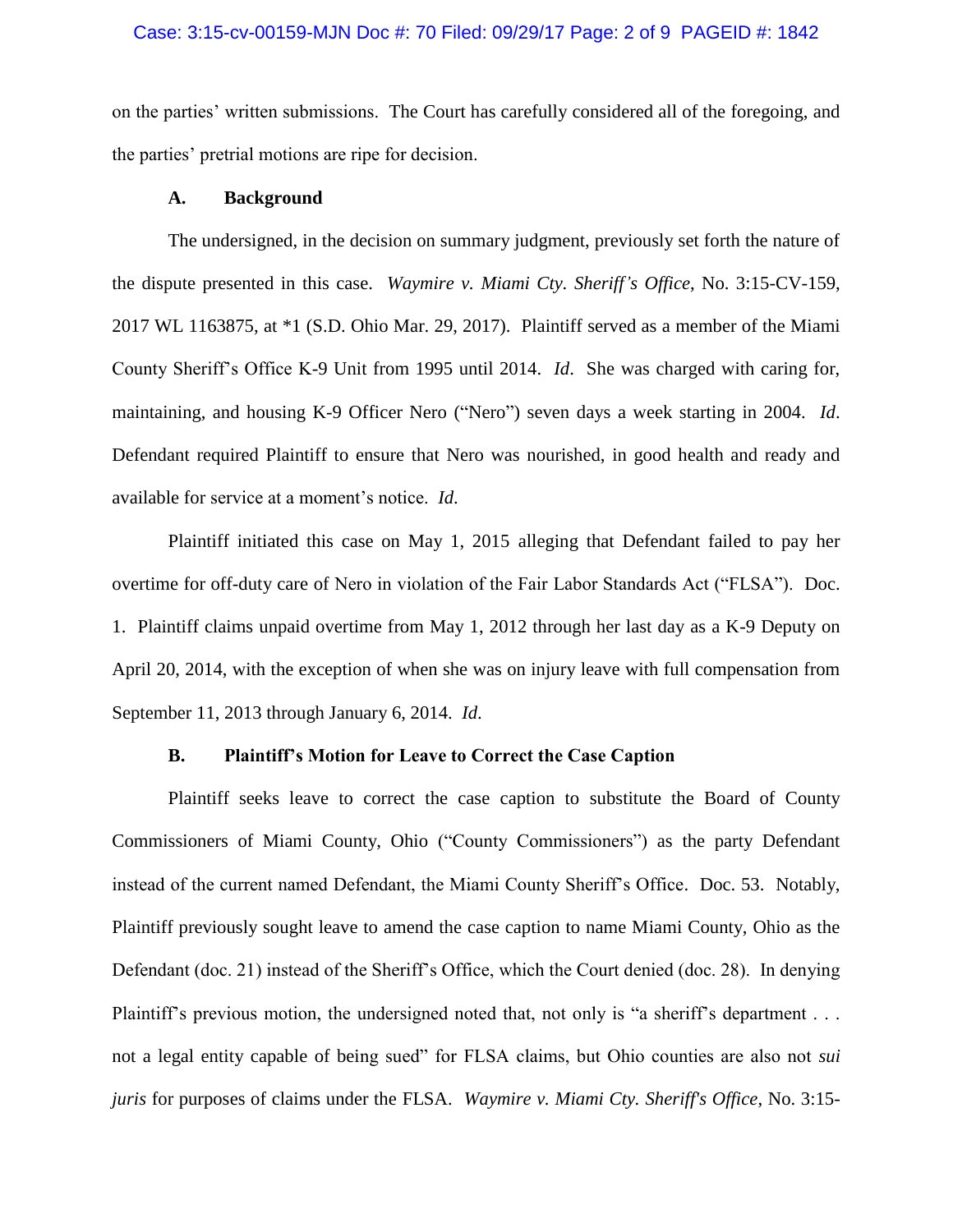CV-159, 2016 WL 6995456, at  $*1$  (S.D. Ohio June 22, 2016) (citations omitted).<sup>2</sup> While the Miami County Sheriff's Office is not *sui juris*, the Court previously held that Defendant's affirmative defense in this regard has been waived. *Id*.

The Court previously concluded that, in light of Defendant's waiver of its affirmative defense in this regard, an amendment to name the proper party was not required. *Waymire*, 2016 WL 6995456, at  $*1$ . Plaintiff cites no authority in support of her contention that such amendment is necessary, required, or even proper at this late stage of the litigation. The Court thus **DENIES** Plaintiff's motion.

### **C. Plaintiff's Motion** *In Limine*

 $\overline{a}$ 

In her motion *in limine*, Plaintiff seeks an Order excluding evidence related to the following: (1) disciplinary actions taken against her by Defendant during her employment; (2) her termination from employment; (3) charges of discrimination she filed with the Ohio Civil Rights Commission ("OCRC") and the Equal Opportunity in Employment Commission ("EEOC") following her termination; (4) the settlement of her EEOC/OCRC charges and a grievance against Defendant; (5) Defendant's payment of Nero's medical expenses after April 20, 2014; and (6) Sheriff Cox's death.

### **1. Disciplinary Proceedings and Termination**

From the briefing of the parties, it appears that, during Plaintiff's employment with Defendant, disciplinary proceedings and an investigation were commenced against Plaintiff because of the way she spoke to a citizen and for revealing unflattering information about Defendant. Doc. 54 at PageID 1574. Based upon such conduct, and because Plaintiff purportedly lied during an investigation regarding such conduct, Plaintiff was ultimately fired by Defendant. *Id*. Following her termination, Plaintiff filed charges of discrimination with the

<sup>2</sup> Notably, Plaintiff's failure to name a party that is *sui juris* does not deprive the Court of jurisdiction. *Hendricks v. Office of Clermont Cnty. Sheriff*, 326 F. App'x 347, 350 (6th Cir. 2009).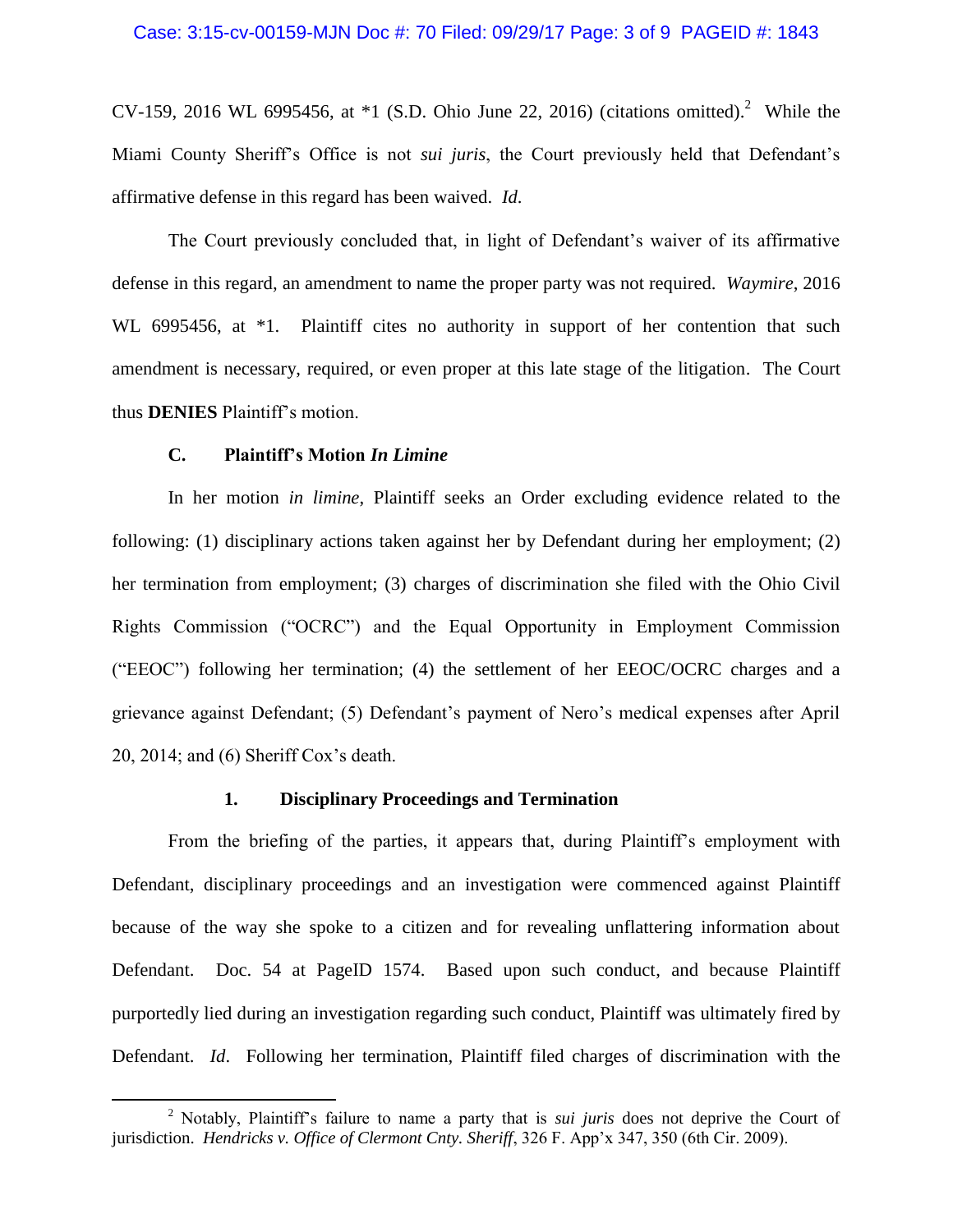#### Case: 3:15-cv-00159-MJN Doc #: 70 Filed: 09/29/17 Page: 4 of 9 PAGEID #: 1844

OCRC and EEOC, as well as a grievance with her union. *Id*. at PageID 1574-75. The parties ultimately settled the discrimination charges and the grievance pursuant to the terms of a confidential settlement agreement. *Id*. at PageID 1575.

Plaintiff argues that evidence of any of the foregoing is irrelevant and, to the extent it is relevant, its probative value is substantially outweighed by unfair prejudice. Doc. 54 at PageID 1574-75. Plaintiff thus argues that evidence concerning the foregoing should be excluded at trial pursuant to Fed. R. Evid. 403. *Id*. In response, Defendant argues that such evidence is admissible under Fed. R. Evid. 608(b) because "Plaintiff's discipline, termination, administrative appeals, and resolution thereof are probative of Plaintiff's truthfulness especially since her estimate of overtime hours worked is central to this case." Doc. 63 at PageID 1820.

Pursuant to Fed. R. Evid. 608(b), absent a criminal conviction arising from Plaintiff's purported dishonesty, Defendant cannot offer "extrinsic evidence . . . to prove specific instances of" Plaintiff's dishonesty for the purpose of attacking her "character for untruthfulness." Fed. R. Evid. 608(b). This prohibition extends to "any reference to the consequences that a witness might have suffered as a result of an alleged bad act[,]" such as any investigation, disciplinary proceeding, or termination resulting therefrom. Fed. R. Evid. 608, Advisory Committee Notes; *see also United States v. Davis*, 183 F.3d 231, 257 n.12 (3d Cir. 1999); *United States v. Whitmore*, 384 F.3d 836, 836 (D.C. Cir. 2004).

Evidence Rule 608(b) does, in the Court's discretion, permit one to inquire of a witness on cross-examination about specific instances of dishonesty. *See Davis*, 183 F.3d at 257; *see also Bauer v. Singh*, No. 3:09-CV-194, 2011 WL 320189, at \*2 (S.D. Ohio Jan. 28, 2011). In this case, however, cross-examining Plaintiff regarding her purported dishonesty would necessarily involve a discussion of disciplinary investigations and disciplinary proceedings since -- as the Court understands the issue from the parties' briefing -- Plaintiff's allegedly untruthful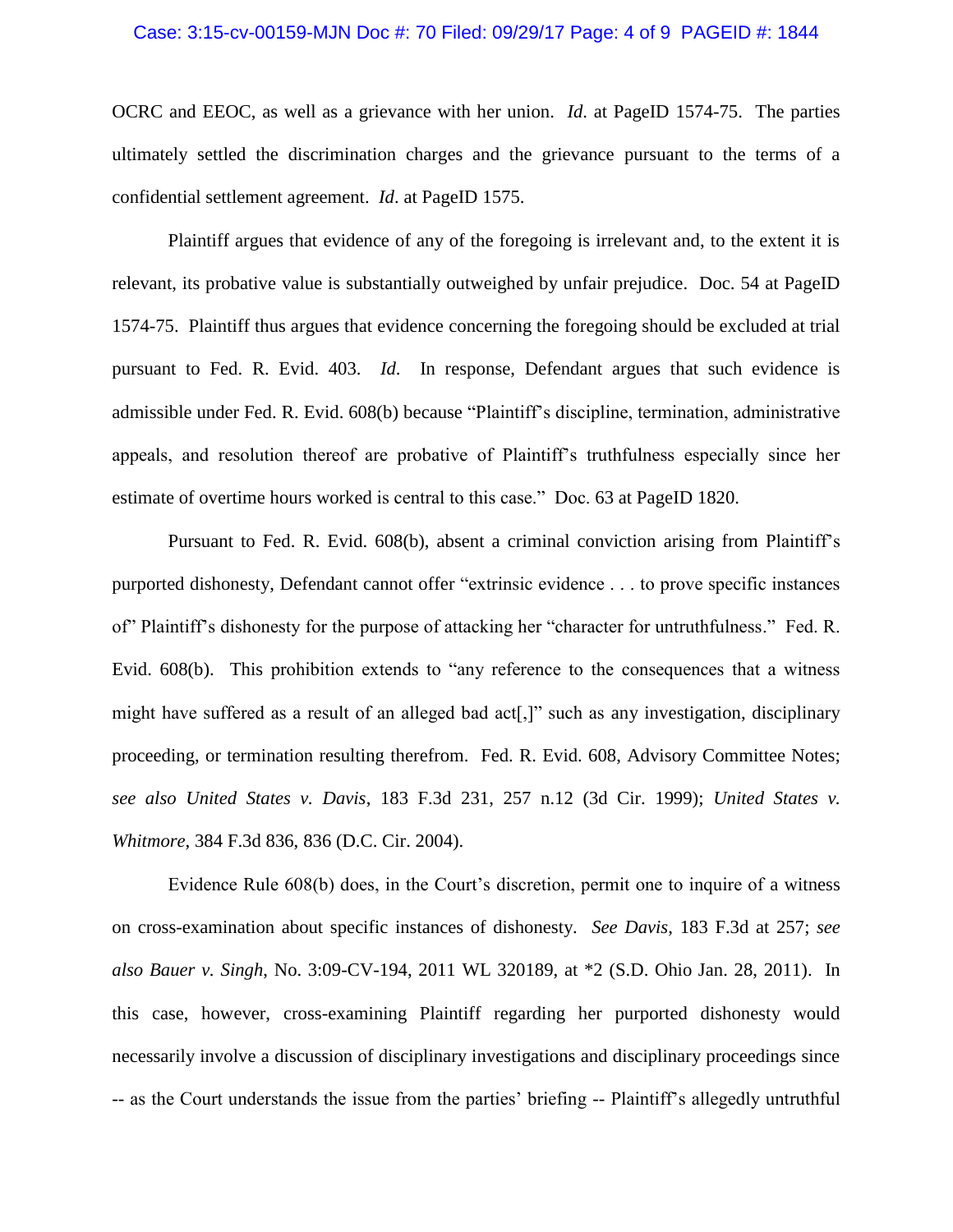#### Case: 3:15-cv-00159-MJN Doc #: 70 Filed: 09/29/17 Page: 5 of 9 PAGEID #: 1845

statements were made in the course of such disciplinary proceedings and investigation. Plaintiff would suffer significant prejudice should evidence of disciplinary proceedings and her termination be admitted at trial, and such unfair prejudice significantly outweighs the slight probative value such evidence presents. *Accord* Fed. R. Evid. 403.

Accordingly, Plaintiff's motion (doc. 54) in this regard is **GRANTED** and Defendant is precluded from introducing evidence of disciplinary investigations and disciplinary actions concerning Plaintiff, including Plaintiff's termination from employment. This preliminary finding may change depending upon the circumstances presented during trial.

### **2. Discrimination Charges, Grievance, and Settlement**

As set forth above, following Plaintiff's termination, she filed charges of discrimination against Defendant with the OCRC and EEOC, as well as a grievance with her union. The parties represent that they ultimately settled the dispute concerning the discrimination charges and the grievance. Doc. 54 at PageID 1575. It is not clear why these proceedings are relevant to the FLSA claims at issue in this case, other than Defendant's suggestion that Plaintiff made false statements during these proceedings that Defendant should be permitted to inquire about on cross-examination of Plaintiff under Fed. R. Evid. 608(b). Doc. 63 at PageID 1820. For the reasons set forth above, Plaintiff's motion is **GRANTED** in this regard.

#### **3. Nero's Medical Bills**

Plaintiff argues that evidence concerning Defendant's payment of Nero's medical bills, following Plaintiff's termination from employment, is not relevant to the issues presented. Doc. 54 at PageID 1575. Plaintiff fails to develop her argument in this regard beyond a conclusory contention. *Id*. Accordingly, Plaintiff's motion in this regard is **DENIED** at this time and subject to further objection at trial.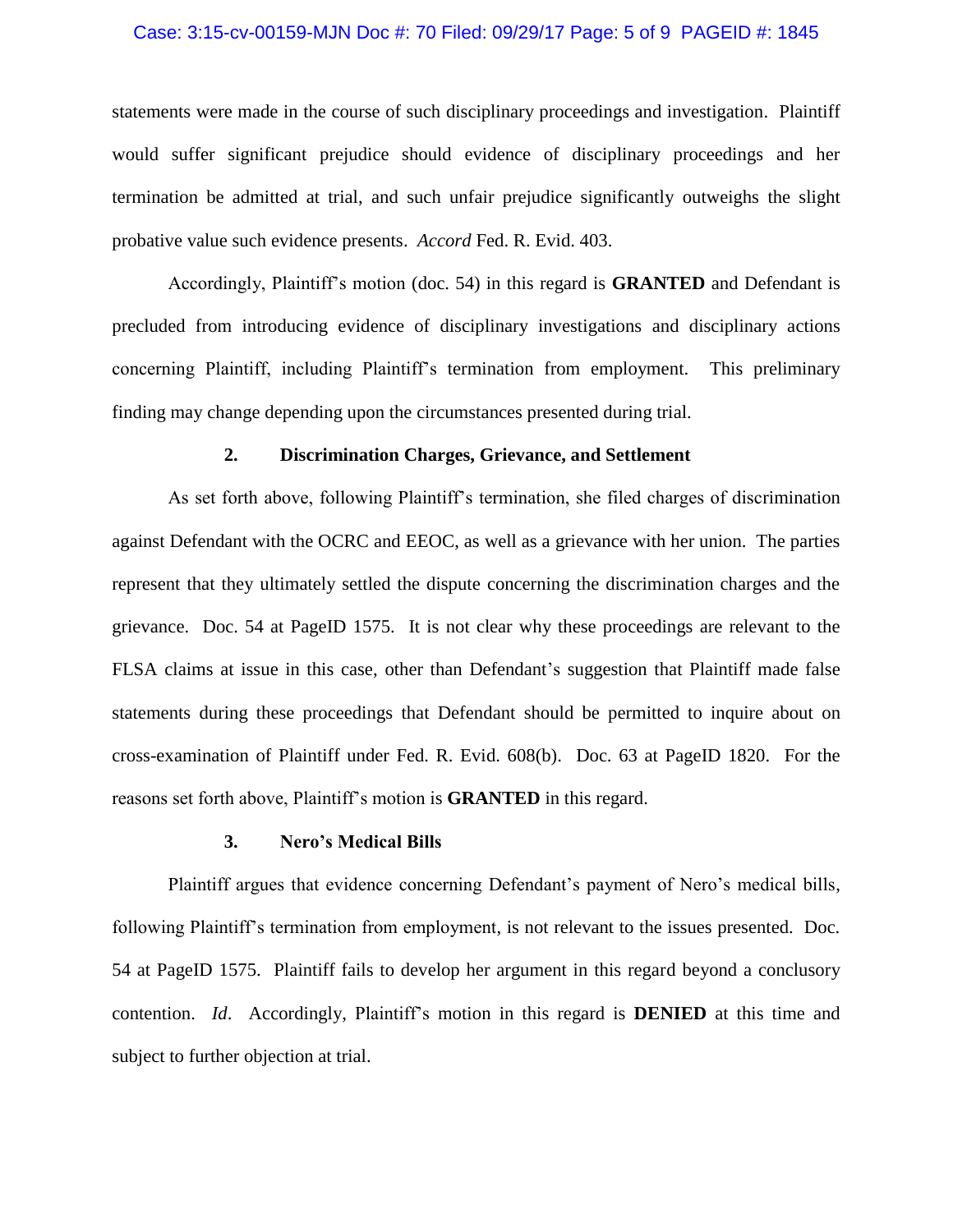### **4. The Death of Sheriff Cox**

Finally, Plaintiff argues that the fact of Sheriff Cox's death should be excluded at trial because such fact may evoke sympathy for Defendant. Absent further development of this argument by Plaintiff, the undersigned cannot find -- at this time -- that the fact of Sheriff Cox's death is excludable under Evidence Rule 403. Thus, Plantiff's motion concerning evidence of Sheriff Cox's death is **DENIED**.

## **D. Deposition Testimony of Sheriff Cox**

Defendant seeks an Order preventing Plaintiff from presenting the deposition testimony of Sheriff Cox at trial<sup>3</sup> because, despite seeking testimony from him in his capacity as a representative of the Sheriff's Office, Plaintiff did not notice the deposition under Fed. R. Civ. P. 30(b)(6). Doc. 56. Defendant suggests that, whenever a party seeks testimony of an individual in their role as a representative of an organization, such deposition must be noticed pursuant to the specific terms of Fed. R. Civ. P. 30(b)(6), and that Defendant is the proper party to choose the deponent speaking on its behalf. Doc. 56 at PageID 1596-99.

The Court notes that, upon its review of the record in this case, Defendant never sought a protective order regarding Sheriff Cox's deposition when it was initially noticed. Nevertheless, from the undersigned's perspective, nothing in Rule 30(b)(6) prevents a party from noticing a specific individual within an organization for deposition under Rule 30(b)(1) instead of Rule 30(b)(6). *See Myhre v. Seventh-Day Adventist Church Reform Movement Am. Union Int'l Missionary Soc.*, 298 F.R.D. 633, 640 (S.D. Cal. 2014) (holding that plaintiff was "not limited to taking deposition testimony of an organization under Rule 30(b)(6)").

In fact, Rule  $30(b)(6)$ , by its very terms, states that its provisions do "not preclude a deposition by any other procedure allowed by these rules." *See* Fed. R. Civ. P. 30(b)(6). The

 $\overline{a}$ 

<sup>&</sup>lt;sup>3</sup> Pursuant to Fed. R. Civ. P.  $32(a)(4)(A)$ , at trial, "[a] party may use for any purpose of the deposition of a witness, whether or not a party, if the court finds . . . that the witness is dead[.]"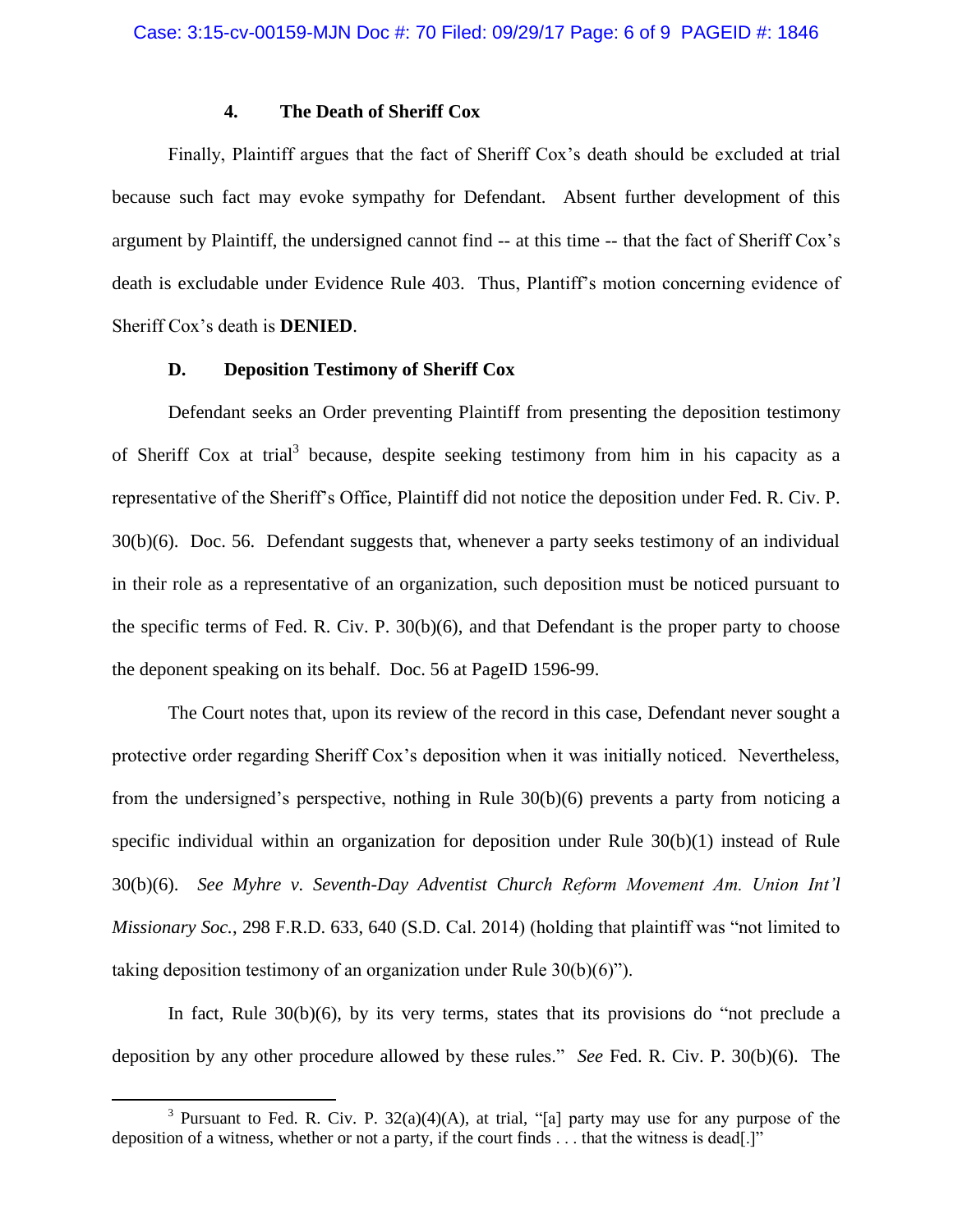#### Case: 3:15-cv-00159-MJN Doc #: 70 Filed: 09/29/17 Page: 7 of 9 PAGEID #: 1847

Advisory Notes accompanying Rule 30 further state that subdivision (b)(6) is a "supplement" and "an added facility for discovery." Fed. R. Civ. P. 30 Advisory Notes. Thus, even after the addition of subdivision (b)(6) to Rule 30:

A party may still name a particular person to testify on behalf of the organization by noticing the deposition under Rule  $30(b)(1)$ ... Rule  $30(b)(6)$ simply gives a party seeking discovery from an organization or government agency the choice either to designate an appropriate individual under Rule 30(b)(1), or to describe the subject matter of the questions to be asked and allow the deponent to designate its own spokesperson familiar with the subject matter.

*Myhre*, 298 F.R.D. at 640 (citation omitted). Accordingly, Defendant's contention in this regard has no merit and is **DENIED**.

Defendant further seeks to preclude the use of certain deposition testimony from Sheriff Cox wherein Plaintiff's counsel elicited testimony seeking legal conclusions. Doc. 56 at PageID 1599-1601. The undersigned **GRANTS** Defendant's motion as it relates to testimony on page 27, lines 8 through 12. *See* doc. 33-3 at PageID 350. Defendant's motion is **DENIED** in all other respects.

### **E. Evidence of Overtime Hours**

Defendant argues that Plaintiff should be precluded from arguing that she is entitled to overtime on any basis other than that set forth in 29 U.S.C. § 207(k) -- *i.e.*, that she is entitled to overtime on any basis other than having worked more than 171 hours during the 28 day work period it established. Doc. 57 at PageID 1608. Defendant further argues that Plaintiff should be precluded from testifying regarding her estimated hours worked because such estimate is based on a 40-hour work week rather than a 28 day work period. *Id*.

As previously noted by the Court, § 207(a) of the FLSA requires employers to pay overtime to employees who work more than 40 hours per week. *See* 29 U.S.C. § 207(a). Section  $207(k)$ , however, contains a partial exemption from the overtime provisions of § 207(a), in that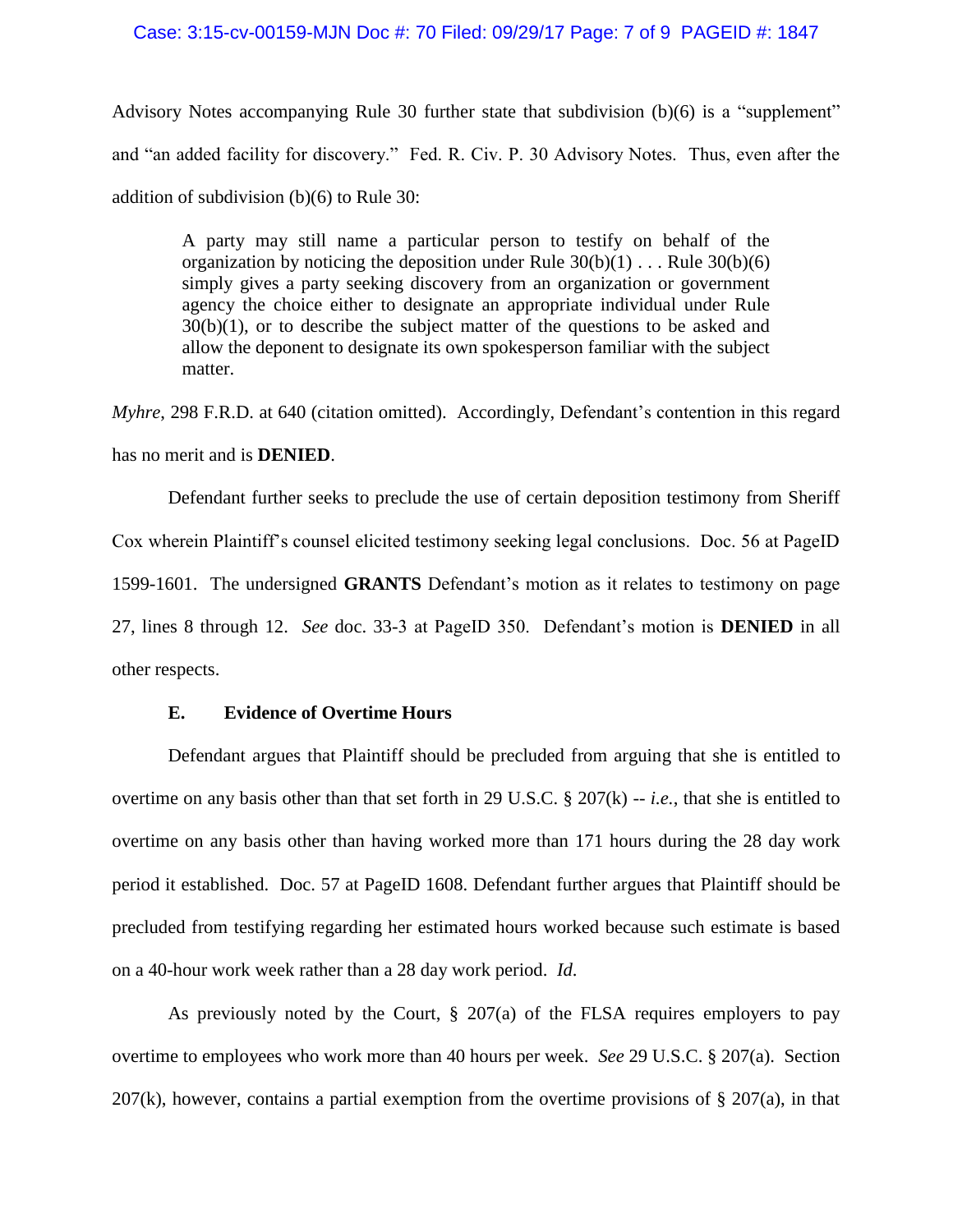#### Case: 3:15-cv-00159-MJN Doc #: 70 Filed: 09/29/17 Page: 8 of 9 PAGEID #: 1848

public agencies, such as Defendant, may establish a "work period" that lasts from seven to twenty-eight days for employees engaged in law enforcement or fire protection activities. *See* 29 U.S.C. § 207(k). Where § 207(k) applies, only employees who work more than 171 hours in a 28 day work period are entitled to overtime pay for hours worked over  $171<sup>4</sup>$  29 U.S.C. § 207(k)(1); [29 C.F.R. §§ 553.201\(a\),](http://www.westlaw.com/Link/Document/FullText?findType=L&pubNum=1000547&cite=29CFRS553.201&originatingDoc=Id790178e567411d9bf30d7fdf51b6bd4&refType=RB&originationContext=document&vr=3.0&rs=cblt1.0&transitionType=DocumentItem&contextData=(sc.Search)#co_pp_8b3b0000958a4) [553.230;](http://www.westlaw.com/Link/Document/FullText?findType=L&pubNum=1000547&cite=29CFRS553.230&originatingDoc=Id790178e567411d9bf30d7fdf51b6bd4&refType=LQ&originationContext=document&vr=3.0&rs=cblt1.0&transitionType=DocumentItem&contextData=(sc.Search)) *Franklin v. City of Kettering*, 246 F.3d 531, 533- 34 (6th Cir. 2001).

The burden is on the employer to prove it has adopted a § 207(k) exemption. *See Corning Glass Works v. Brennan,* 417 U.S. 188, 196-97 (1974). To meet this burden, the employer must demonstrate that "it established a  $\lceil \frac{6}{207(k)} \rceil$  work period and that the  $\lceil \frac{6}{5} \cdot \frac{207(k)}{205(k)} \rceil$ work period was 'regularly recurring.'" *Flores v. City of San Gabriel*, 824 F.3d 890, 903 (9th Cir. 2016). An employer can meet its burden of demonstrating adoption of the  $\S$  207(k) "exemption when it specified the work period in [a] CBA and when it actually followed this period in practice." *See Adair v. City of Kirkland*, 185 F.3d 1055, 1061 (9th Cir. 1999). "Whether the employer has proved that he [or she] has adopted a  $7(k)$  work period is a question for the jury." *Birdwell v. City of Gadsden, Ala.*, 970 F.2d 802, 805 (11th Cir. 1992).

While it appears that Defendant adopted a  $\S 207(k)$  exemption by virtue of the language of the CBA governing Plaintiff's employment, *see* doc. 34-4 at PageID 445, it is ultimately

 $\overline{a}$ 

<sup>&</sup>lt;sup>4</sup> The collective bargaining agreement ("CBA") between Plaintiff's union and Defendant states, unambiguously, that "[t]he parties agree that in cases of Department of Labor complaints, Title 29 U.S.C. Section 207(k) shall be utilized for purpose of determining the Employer's compliance with the Fair Labor Standards Act (FLSA)." Doc. 34-4 at PageID 445. In addition, the CBA states that "[t]he normal work schedule shall consist of no more than one hundred and sixty-one and one-half (161 1/2) hours in a twenty-eight (28) day work period." Doc. 34-4 at PageID 445. Although the terms of the CBA in this case are more generous to officers than the terms of the FLSA, "the 'work period' established under the FLSA is [not] limited in any way by the terms of" a CBA. *See Franklin v. City of Kettering, Ohio*, 246 F.3d 531, 536 (6th Cir. 2001); *Siegmund v. Cty. of Orange*, 461 F. App'x 639, 641 (9th Cir. 2011). Instead, extra overtime compensation paid under the terms of a CBA over and above the compensation required by the FLSA "is credited toward any overtime compensation" due under the FLSA. 29 U.S.C. § 207(h); *see also Franklin*, 246 F.3d at 536. In this case, Plaintiff's complaint is limited to overtime compensation due under the FLSA, and she makes no claim for over compensation allegedly owed under the terms of the CBA. Thus, if  $\S 207(k)$  applies in this case, the question for determination at trial is whether Plaintiff worked over 171 hours during a 28 day work period and, if so, whether she was paid overtime for those hours as required by the FLSA.